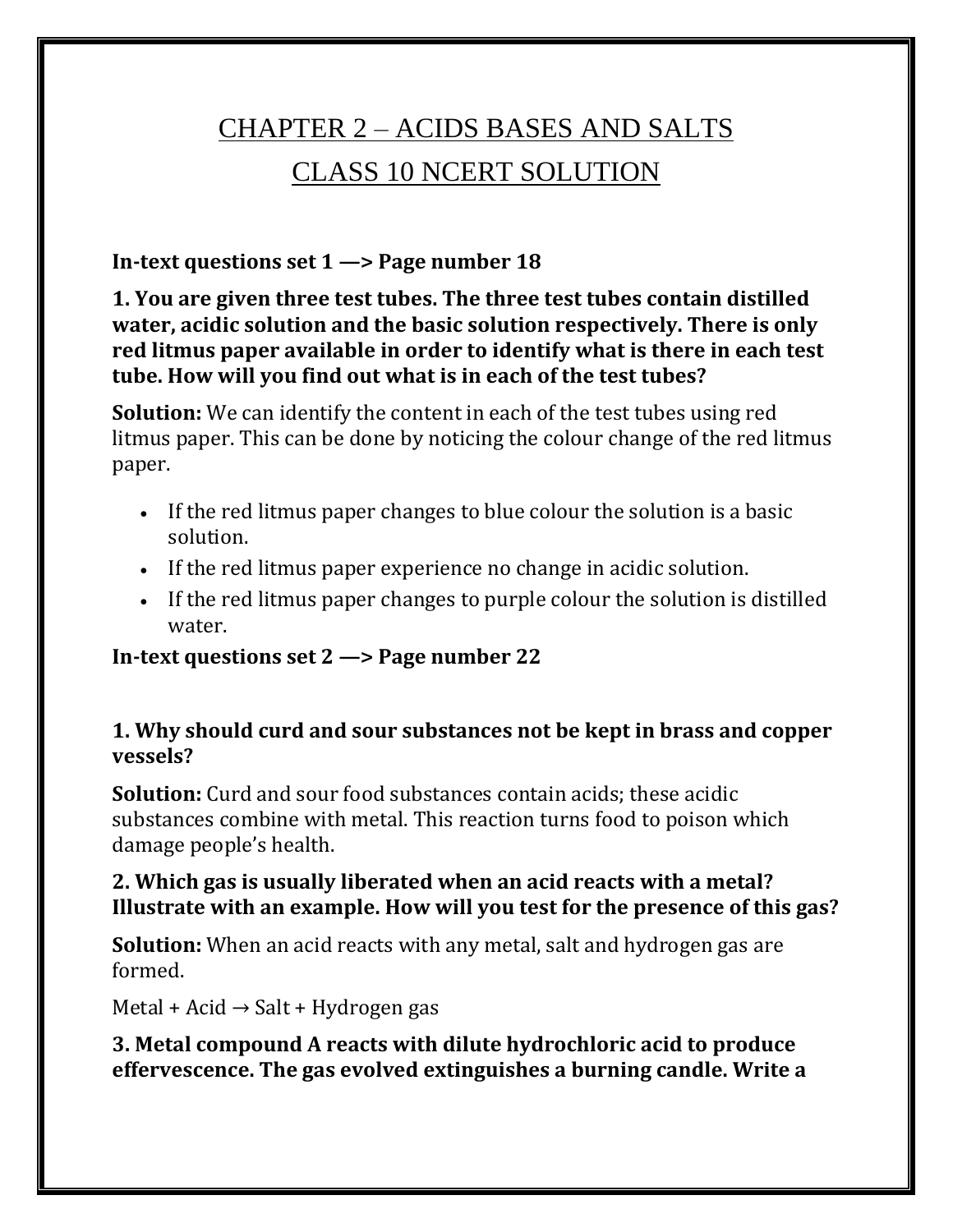### **balanced chemical equation for the reaction if one of the compounds formed is calcium chloride.**

**Solution:** As metal compound released is Calcium Chloride the gas evolved here is CO2. Hence metal A should be Calcium Carbonate. Hence the reaction between Calcium Carbonate and HCl is

 $CaCO<sub>3</sub>(s) + 2HCl (Aq) \rightarrow CaCl<sub>2</sub>(Aq) + CO<sub>2</sub>(g) + H<sub>2</sub>O (l)$ 

### **in text questions set 3 Page number – 25**

### **1. Why do HCl, HNO3, etc., show acidic characters in aqueous solutions while solutions of compounds like alcohol and glucose do not show acidic character?**

**Solution:** Release of H<sup>+</sup> ion in water will make a compound acidic or nonacidic. Acids are the substance which upon dissociating with water results in production of Hydrogen ions. Some compounds show acidic character as they dissociate in the aqueous solution which results in the production of hydrogen ions (acids like HCl,  $HNO<sub>3</sub>$ ).

Compounds similar to glucose or alcohol do contain hydrogen element but they do not show signs of acidic nature. The fact that the hydrogen in them will not separate as like the hydrogen in the acids. They will not separate to become hydrogen ions, on dissolving in the water.

Hence dissociation of hydrogen gas will decide the acidic or non-acidic nature of a compound.

# **2. Why does an aqueous solution of an acid conduct electricity?**

**Solution:** Charged particles are responsible for the conductance of electricity in an acid. These charged particles called as ions are the reason behind conductance of electricity in acid.

# **3. Why does dry HCl gas not change the colour of the dry litmus paper?**

**Solution:** HCL does not give out Hydrogen ions, therefore HCL does not show any acidic behaviour and colour of the litmus paper remain the same on reacting with HCl gas.

### **4. While diluting an acid, why is it recommended that the acid should be added to water and not water to the acid?**

**Solution:** While diluting an acid, it is recommended that the acid should be added to water and not water to the acid because if water is added to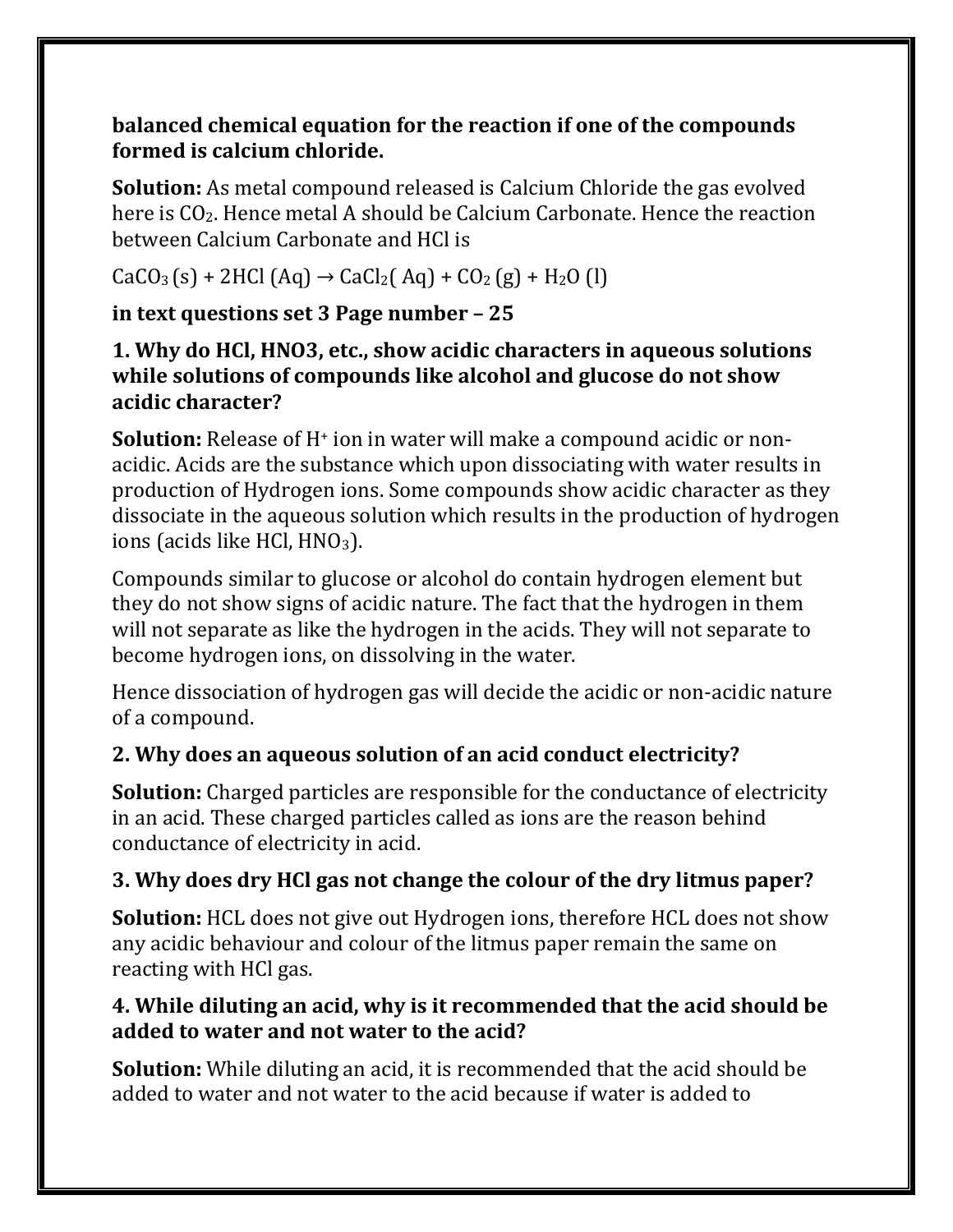concentrated acid, it release huge amount of heat which may result in explosion and can cause acid burns o face, clothes and body parts. Hence it is safe to add acid to water but not water to acid.

### **5. How is the concentration of hydronium ions (H3O+) affected when a solution of an acid is diluted?**

**Solution:** When acid is added to water there will be a fixed amount of hydronium present in the fixed volume of solution. If we dilute the solution hydronium ion per volume of solution decrease, this in-turn decreases Hydronium concentration in the solution.

### **6. How is the concentration of hydroxide ions (OH–) affected when excess base is dissolved in a solution of sodium hydroxide?**

**Solution:** When base is dissolved in sodium hydroxide solution its hydroxide ions increase but it will reach saturation at some point. After saturation point hydroxide ion concentration is not affected even after adding base further.

### **In-text questions set 4 Page number – 33**

### **1. You have two solutions, A and B. The pH of solution A is 6 and pH of solution B is 8. Which solution has more hydrogen ion concentration? Which of this is acidic and which one is basic?**

**Solution:** In order to find the hydrogen ion concentration, we can use the rule that states, "The pH of any solution is inversely proportional to the hydrogen ion concentration". Therefore, it means that the solution that has a lower pH number will have a higher hydrogen ion concentration. Hence, solution A will have a higher hydrogen ion concentration. In addition, solution B will be basic and A will be acidic.

### **2. What effect does the concentration of H+(aq) ions have on the nature of the solution?**

**Solution:** Hydrogen ion concentration decides the nature of the solution. If Hydrogen ion concentration increase then solution turn acidic and similarly if Hydrogen ion concentration decreases then solution turn basic.

### **3. Do basic solutions also have H+(aq) ions? If yes, then why are these basic?**

**Solution:** Basic solutions has H<sup>+</sup> ions, but hydroxide ions present in basic solution are more in basic solution. Hence Hydroxide ions turn solution to basic.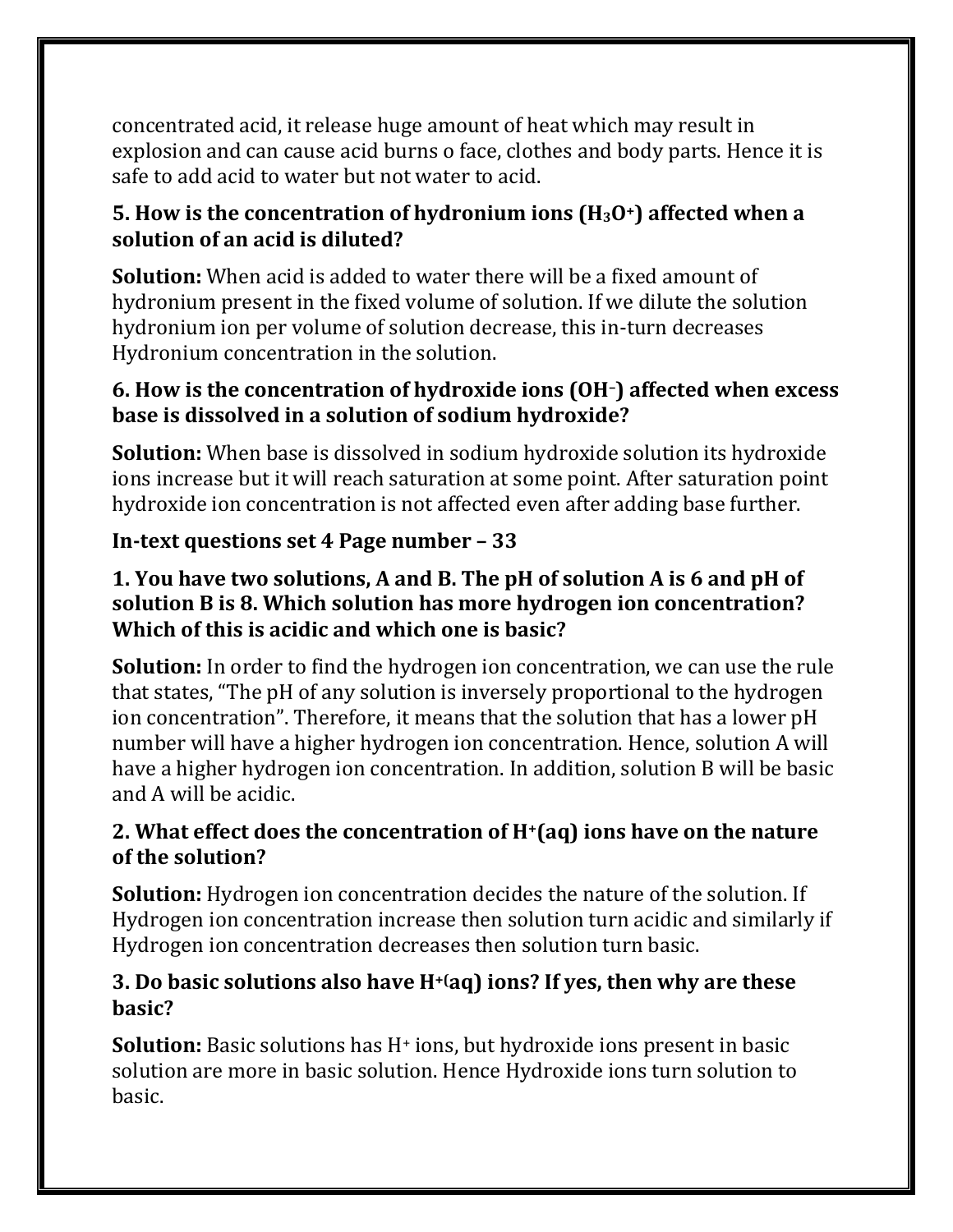### **4. Under what soil condition do you think a farmer would treat the soil of his fields with quick lime (calcium oxide) or slaked lime (calcium hydroxide) or chalk (calcium carbonate)?**

**Solution:** If the soil is acidic in nature (PH below 7) then such field should be treated with quick lime (calcium oxide) or slaked lime (calcium hydroxide) or chalk (calcium carbonate).

### **In text questions set 5 Page number** – **34-35**

### **1. What is the common name of the compound CaOCl2?**

**Solution:** Common name of CaOCl<sub>2</sub> is bleaching powder.

### **2. Name the substance which on treatment with chlorine yields bleaching powder**

**Solution:** The substance which on treatment with chlorine yields bleaching powder is Calcium hydroxide.

# **3. Name the sodium compound which is used for softening hard water.**

**Solution:** Sodium carbonate is the compound which is used for softening hard water.

### **4. What will happen if a solution of sodium hydrocarbonate is heated? Give the equation of the reaction involved.**

**Solution:** Heating sodium hydrocarbonate yields sodium carbonate and carbon dioxide gas is liberated in the process.

$$
2NaHCO_3 \stackrel{heat}{\longrightarrow} Na_2CO_3 + H_2O + CO_2
$$

### **5. Write an equation to show the reaction between Plaster of Paris and water.**

**Solution:** The chemical equation for the reaction of Plaster of Paris and water is

 $CaSO<sub>4</sub>.1/2H<sub>2</sub>O + 3/2H<sub>2</sub>O \rightarrow CaSO<sub>4</sub>.2H<sub>2</sub>O$ 

# **Exercise questions Page number – 33**

# **1. A solution turns red litmus blue, its pH is likely to be**

**a) 1 (b) 4 (c) 5 (d) 10**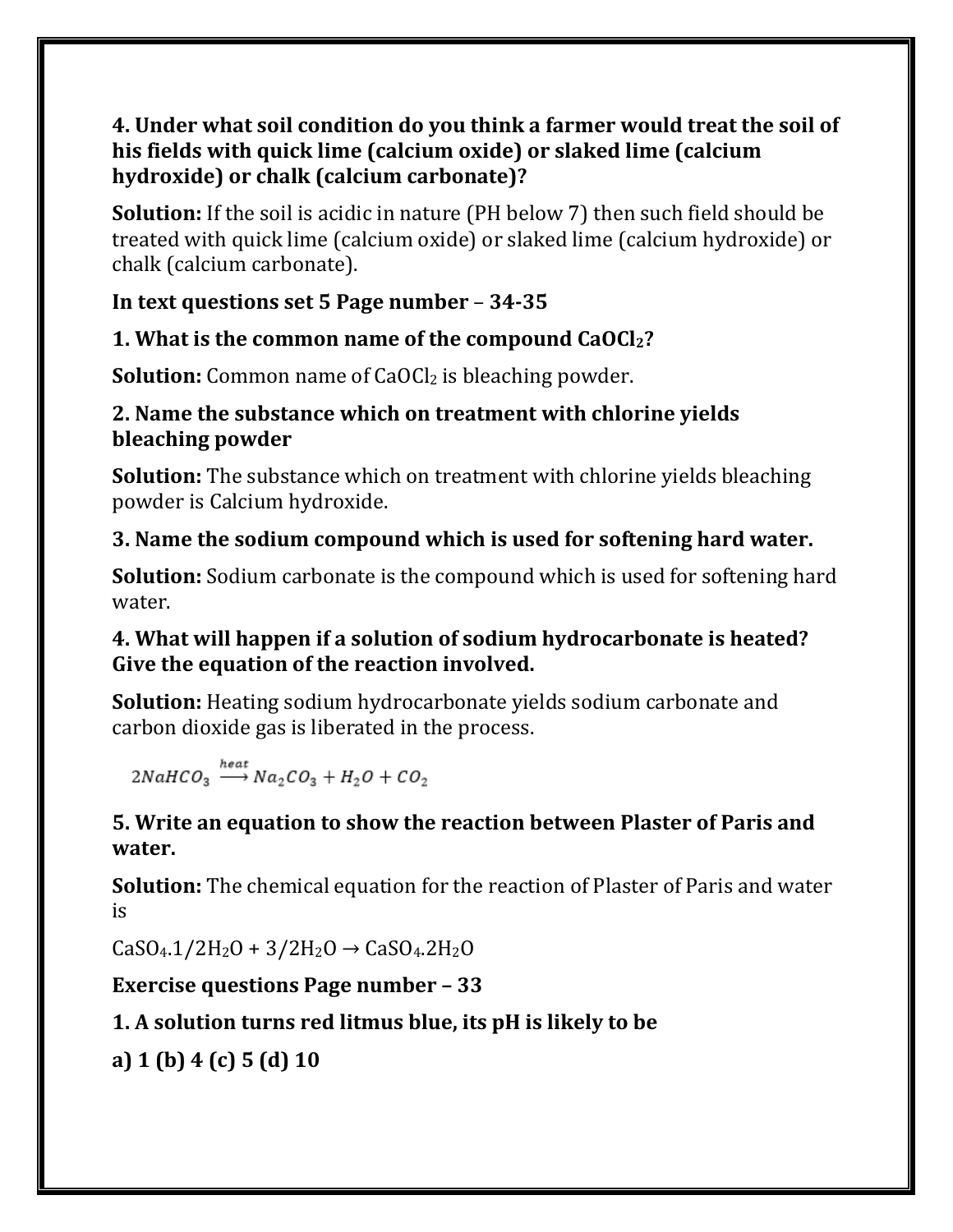**Solution:** Answer is 10 because litmus paper turns blue when reacts with basic solution (PH more than 7). Hence 10 is the answer.

### **2. A solution reacts with crushed egg-shells to give a gas that turns limewater milky. The solution contains**

# **a) NaCl (b) HCl (c) LiCl (d) KCl**

**Solution:** Answer is HCl.

Egg shells contains calcium carbonate, which on reaction with HCl liberates  $CO<sub>2</sub>$  gas which turn lime water to milky.

 $CaCO<sub>3</sub> + 2HCl \rightarrow CaCl<sub>2</sub> + H<sub>2</sub>O + CO<sub>2</sub>$ 

**3. 10 mL of a solution of NaOH is found to be completely neutralised by 8 mL of a given solution of HCl. If we take 20 mL of the same solution of NaOH, the amount HCl solution (the same solution as before) required to neutralise it will be**

### **(a) 4 mL (b) 8 mL (c) 12 mL (d) 16 mL**

**Solution:** Since 10 ml of NaOH requires 8 mL of HCL, 20 ml of NaOH require 8 x 2 = 16mL of HCl Hence the answer id option d 16mL.

### **4. Which one of the following types of medicines is used for treating indigestion?**

# **(a) Antibiotic (b) Analgesic (c) Antacid (d) Antiseptic**

**Solution:** Indigestion is due to excess production of acid in the stomach. Medicines used to treat indigestion is called as Antacid.

### **5. Write word equations and then balanced equations for the reaction taking place when**

**(a) Dilute sulphuric acid reacts with zinc granules.**

**(b) Dilute hydrochloric acid reacts with magnesium ribbon.**

**(c) Dilute sulphuric acid reacts with aluminium powder.**

# **(d) Dilute hydrochloric acid reacts with iron filings.**

# **Solution:**

(a) dilute sulphuric acid reacts with zinc granules:

**=>** dilute sulphuric acid + zinc → Zinc Sulphate + Hydrogen Gas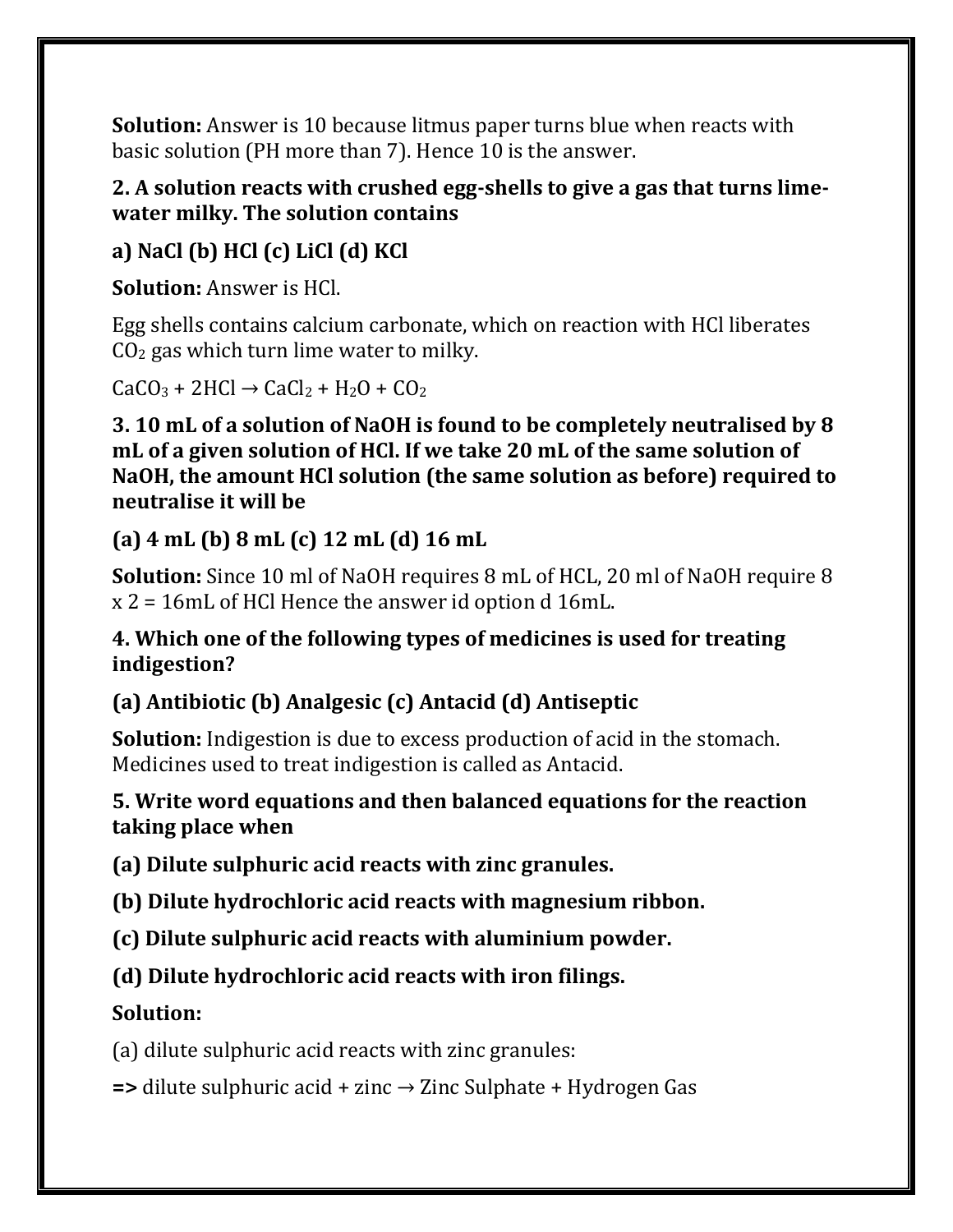$=$ **>** H<sub>2</sub>SO<sub>4</sub>(aq) + Zn  $\rightarrow$  ZnSO<sub>4</sub>(aq) + H<sub>2</sub>(g)

(b) dilute hydrochloric acid reacts with magnesium ribbon.

**=>** dilute Hydrochloric + Magnesium → Magnesium Chloride + Hydrogen Gas

 $\Rightarrow$  2HCl(aq) + Mg  $\rightarrow$  MgCl<sub>2</sub>(aq) + H<sub>2</sub>(g)

(c) dilute sulphuric acid reacts with aluminium powder.

**=>** dilute Sulphuric Acid + Aluminium → Aluminium Sulphate + Hydrogen Gas

 $\Rightarrow$  3H<sub>2</sub>SO<sub>4</sub>(aq) + 2Al(s)  $\rightarrow$  Al<sub>2</sub>(SO<sub>4</sub>)<sub>3</sub>(aq) + 3H<sub>2</sub>(g)

(d) dilute hydrochloric acid reacts with iron filings.

**=>** dilute Hydrochloric Acid + Iron → Ferrous Chloride + Hydrogen Gas

 $\Rightarrow$  6HCl(aq) + 3Fe(s)  $\rightarrow$  3FeCl<sub>2</sub>(aq) + 3H<sub>2</sub>(g)

#### **6. Compounds such as alcohols and glucose also contain hydrogen but are not categorised as acids. Describe an Activity to prove it**

**Solution:** Insert two nails on the wooden or rubber cork and place them on a beaker as shown in figure. Connect iron nail to a bulb, 6 volt battery and a wire connected to switch. Pour some alcohol or glucose so as to dip the nails in glucose or alcohol. Turn the switch on and you the see the bulb not glowing despite of connection to switch. Now empty the beaker and add HCL solution. This time bulb glows. This proves acid can conduct electricity but alcohol and glucose does not conduct electricity.

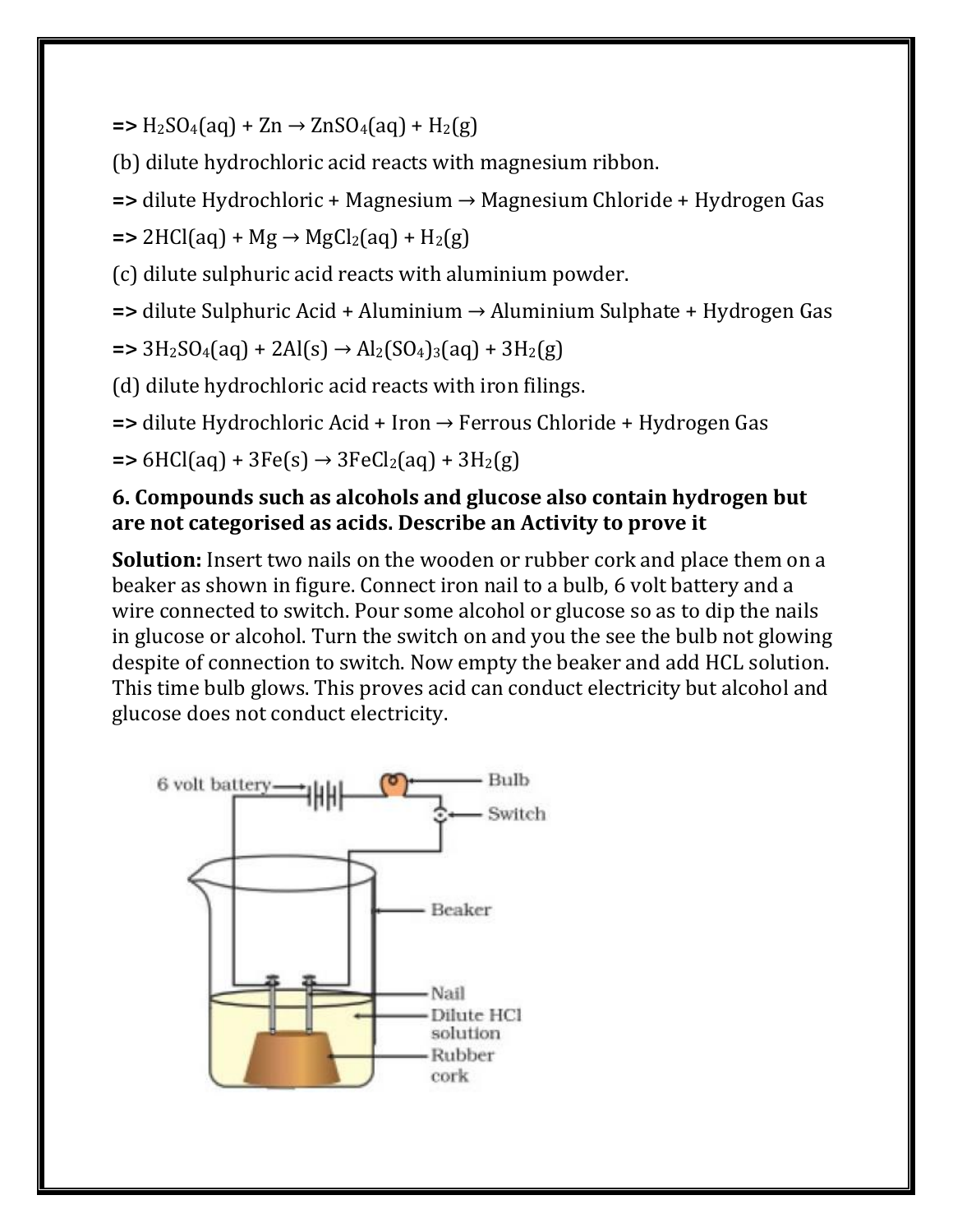### **7. Why does distilled water not conduct electricity, whereas rain water does?**

### **Solution:**

- Distilled water does not contain any ionic compounds in it.
- Whereas rainwater has a lot, more compounds.
- Rainwater has dissolved acidic gas such as carbon dioxide from the air and that forms carbonic acid. This means that it has hydrogen ions and carbonate ions. Therefore, with the presence of acids, rainwater can conduct electricity.

# **8. Why do acids not show acidic behaviour in the absence of water?**

**Solution:** The acidic behaviour from acids is because of the presence of hydrogen ions. Hydrogen ions can only be produced in the presence of water and therefore water is definitely needed if acids are to show their acidic behaviour.

### **9. Five solutions A, B, C, D and E when tested with universal indicator showed pH as 4, 1, 11, 7 and 9, respectively. Which solution is**

**(a) neutral?**

**(b) Strongly alkaline?**

**(c) Strongly acidic?**

**(d) Weakly acidic?**

**(e) Weakly alkaline?**

**Solution:** In increasing order of hydrogen ion concentration:

pH 11(B) -> pH 9(E) -> pH 7(A) -> pH 4(D) -> pH 1 (B)

PH11 – Strongly alkaline

pH9 – weakly alkaline

PH7 – Neutral

pH4 – Weakly acidic

pH1 – Strongly acidic

**10. Equal lengths of magnesium ribbons are taken in test tubes A and B. Hydrochloric acid (HCl) is added to test tube A, while acetic acid**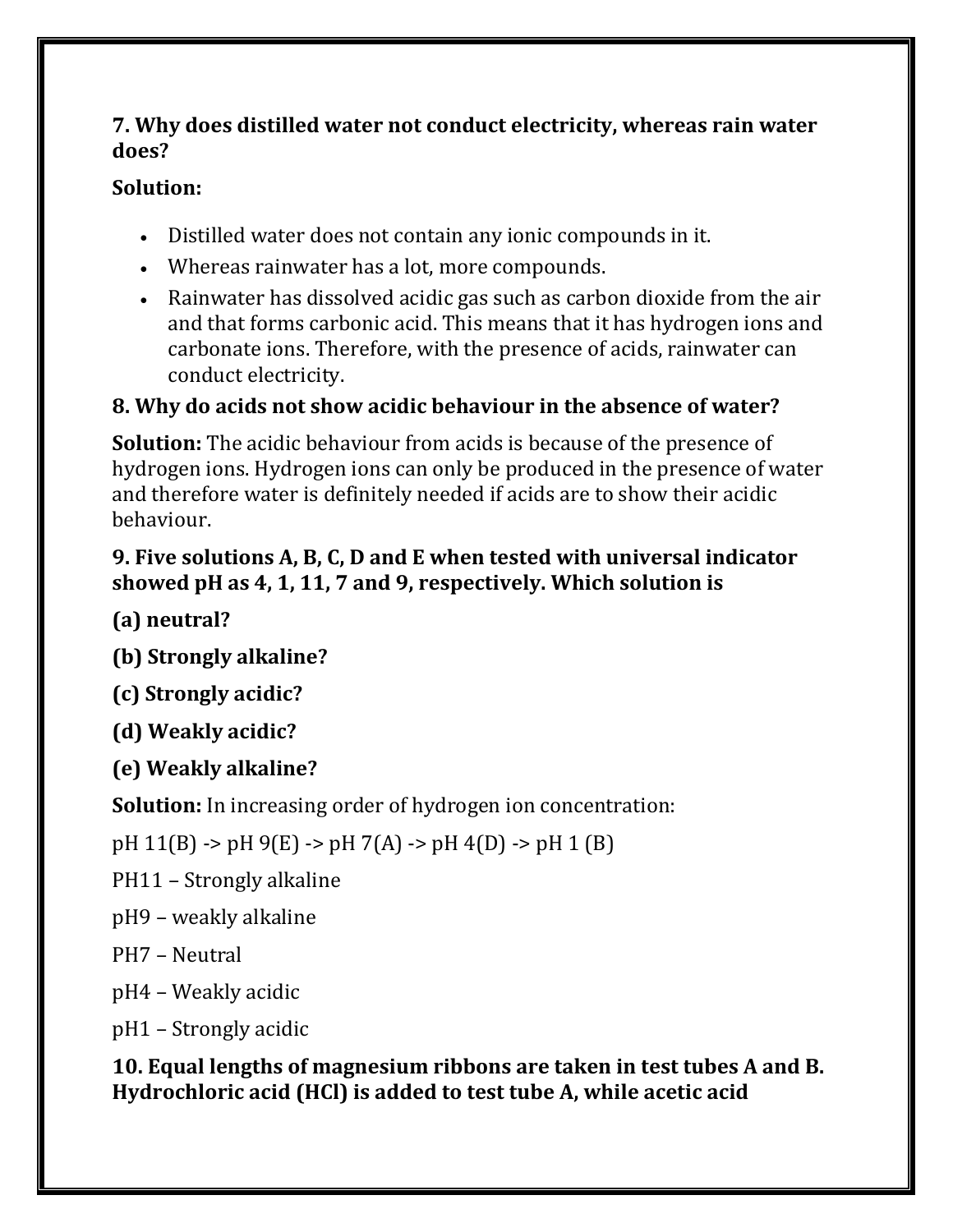### **(CH3COOH) is added to test tube B. Amount and concentration taken for both the acids are same. In which test tube will the fizzing occur more vigorously and why?**

**Solution:** HCl is a strong acid whereas acetic is a weaker acid. Fizzing occurs because of the production of the hydrogen gas obtained due to reaction of the acid on the magnesium ribbon. Since HCl is a very strong acid there is a lot of liberation of hydrogen gas from test tube A. therefore, more fizzing take place in test tube A.

### **11. Fresh milk has a pH of 6. How do you think the pH will change as it turns into curd? Explain your answer.**

**Solution:** Fresh milk is turned to curd due to production of lactic acid. Lactic acid reduces the pH of the milk.

# **12. A milkman adds a very small amount of baking soda to fresh milk.**

# **(a) Why does he shift the pH of the fresh milk from 6 to slightly alkaline?**

# **(b) Why does this milk take a long time to set as curd?**

**Solution: (a)** He shifted the pH of the fresh milk from 6 to slightly alkaline to prevent milk from getting sour due to production of lactic acid.

**(b)** This milk takes long time to set into curd because the lactic acid produced here first neutralises the pH then the pH is reduced to turn milk to curd.

# **13. Plaster of Paris should be stored in a moisture-proof container. Explain why?**

**Solution:** Plaster of Paris should be stored in moisture-proof container because moisture can affect plaster of Paris by slowing down the setting of the plaster because of hydration. This will turn plaster useless.

# **14. What is a neutralisation reaction? Give two examples.**

**Solution:** The reaction of the acid + base gives a product of salt + water, which is considered as neutralization reaction.

Examples:

 $NaOH + HCl \rightarrow NaCl + H<sub>2</sub>O$ 

 $Mg(OH)<sub>2</sub> + H<sub>2</sub>CO<sub>3</sub> \rightarrow MgCO<sub>3</sub> + 2H<sub>2</sub>O$ 

# **15. Give two important uses of washing soda and baking soda.**